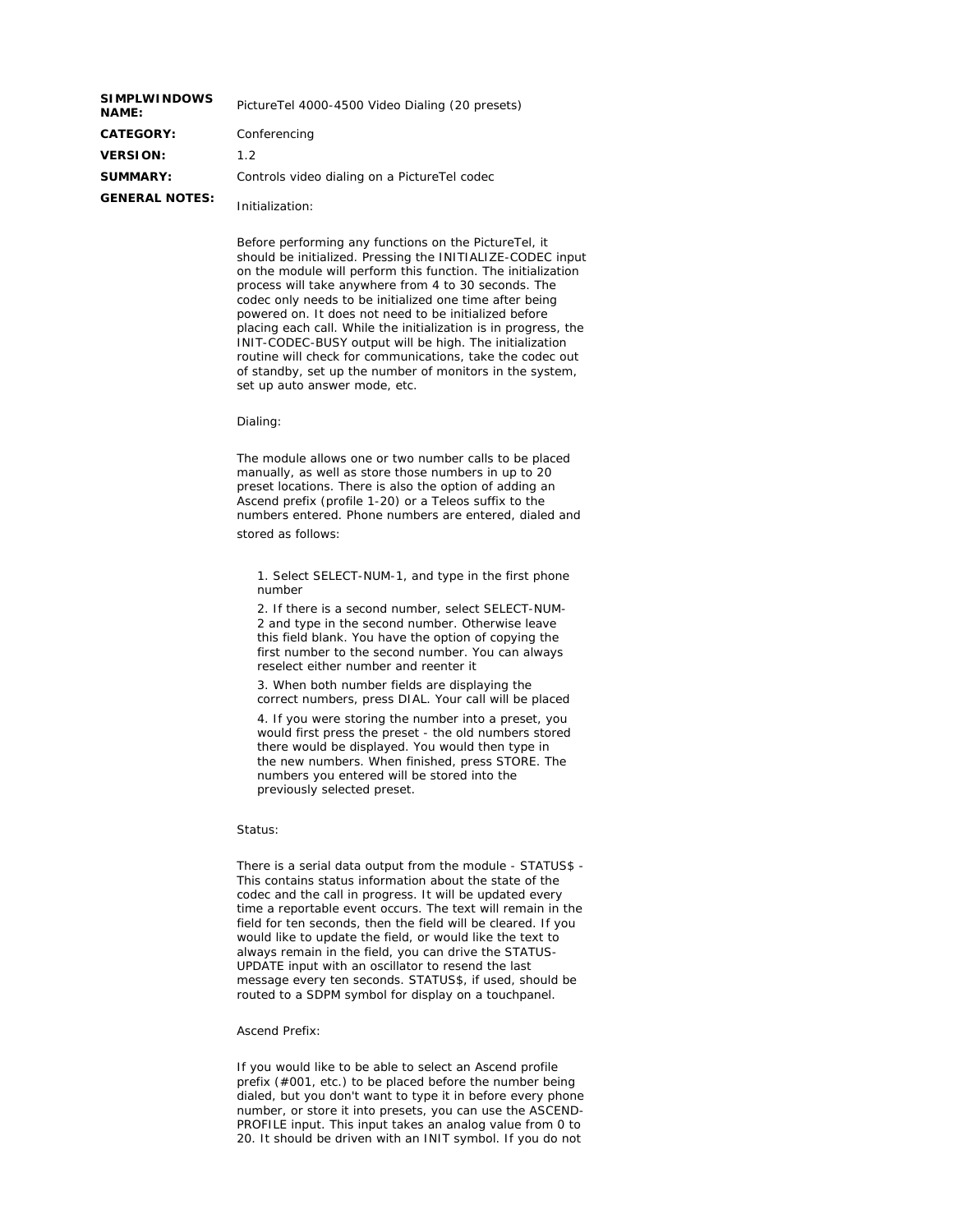|                                                        | want a prefix on your phone number, then this input<br>should be set to analog 0 with an INIT symbol. If you do<br>want a prefix, use an INIT symbol to set the input to a<br>number between 1 and 20. Whatever number you use will<br>appear in the Ascend prefix before the rest of your phone<br>number.                                                                                                                     |
|--------------------------------------------------------|---------------------------------------------------------------------------------------------------------------------------------------------------------------------------------------------------------------------------------------------------------------------------------------------------------------------------------------------------------------------------------------------------------------------------------|
|                                                        | Teleos Suffix:                                                                                                                                                                                                                                                                                                                                                                                                                  |
|                                                        | If you would like to be able to select a Teleos suffix to be<br>appended to the end of your phone number, you can use<br>the TELEOS- inputs. If no suffix is wanted, put a 1 on<br>the TELEOS-NONE input, and 0 on the other TELEOS<br>inputs. If you do want a Teleos suffix, put a 0 on the<br>TELEOS-NONE input. You can use buttons to select the<br>desired suffix from the four remaining TELEOS inputs on<br>the module. |
| <b>CRESTRON</b><br><b>HARDWARE:</b>                    | CNXCOM,<br>ST-COM                                                                                                                                                                                                                                                                                                                                                                                                               |
| <b>SETUP OF</b><br><b>CRESTRON</b><br><b>HARDWARE:</b> | Baud Rate - 9600<br>Parity - None<br>Data Bits - 8<br>Stop Bits - 1                                                                                                                                                                                                                                                                                                                                                             |
|                                                        | Note - If using a Crestron ST-COM port, you must assert<br>the RTS line. This is done by pressing Alt-F8 in the ST-<br>COM port definition until A_RTS or B_RTS is displayed.<br>Then place a 1 in the corresponding signal name field.                                                                                                                                                                                         |
| <b>VENDOR</b><br><b>FIRMWARE:</b>                      | 6.30                                                                                                                                                                                                                                                                                                                                                                                                                            |
| <b>VENDOR SETUP:</b>                                   | The PictureTel system has up to four data ports, (A, B, C,<br>D), and two control ports, (A, B). YOU MUST USE<br>CONTROL PORT A TO COMMUNICATE FROM CRESTRON TO<br>PICTURETEL. The parameters of Control Port A can be set<br>up by using the PictureTel wired or infrared keypad as<br>follows:                                                                                                                                |
|                                                        | Enter the setup menus<br>Choose Configuration Menu<br>Choose Data Port Configuration<br>Choose Set Control Port A                                                                                                                                                                                                                                                                                                               |
|                                                        | For Select Type, make sure that Control Protocol is chosen<br>For Baud Rate and Parity, make sure that these settings<br>match the settings of the CNXCOM port. Settings which<br>were tested at Crestron were 9600 baud, 8 data bits,<br>None parity.                                                                                                                                                                          |
| <b>CABLE NUMBER:</b>                                   | Exit from the menu system<br>CNSP-533                                                                                                                                                                                                                                                                                                                                                                                           |

## **CONTROL:**

| <b>SELECT-NUM1</b>                       | D  | Selects the first number for entry                                              |
|------------------------------------------|----|---------------------------------------------------------------------------------|
| <b>SELECT-NUM2</b>                       | D  | Selects the second number for entry                                             |
| <b>KEY-0-</b><br>$9, *$ , #, CLEAR, BACK | D  | Allows the corresponding digits to be entered<br>into the selected number field |
| COPY-NUM1-NUM2                           | D  | Copies the contents of the first number to the<br>second number field           |
| <b>CLEAR-NUM1-NUM2</b>                   | D. | Clears both number fields simultaneously                                        |
|                                          |    | Stores both number fields into the previously                                   |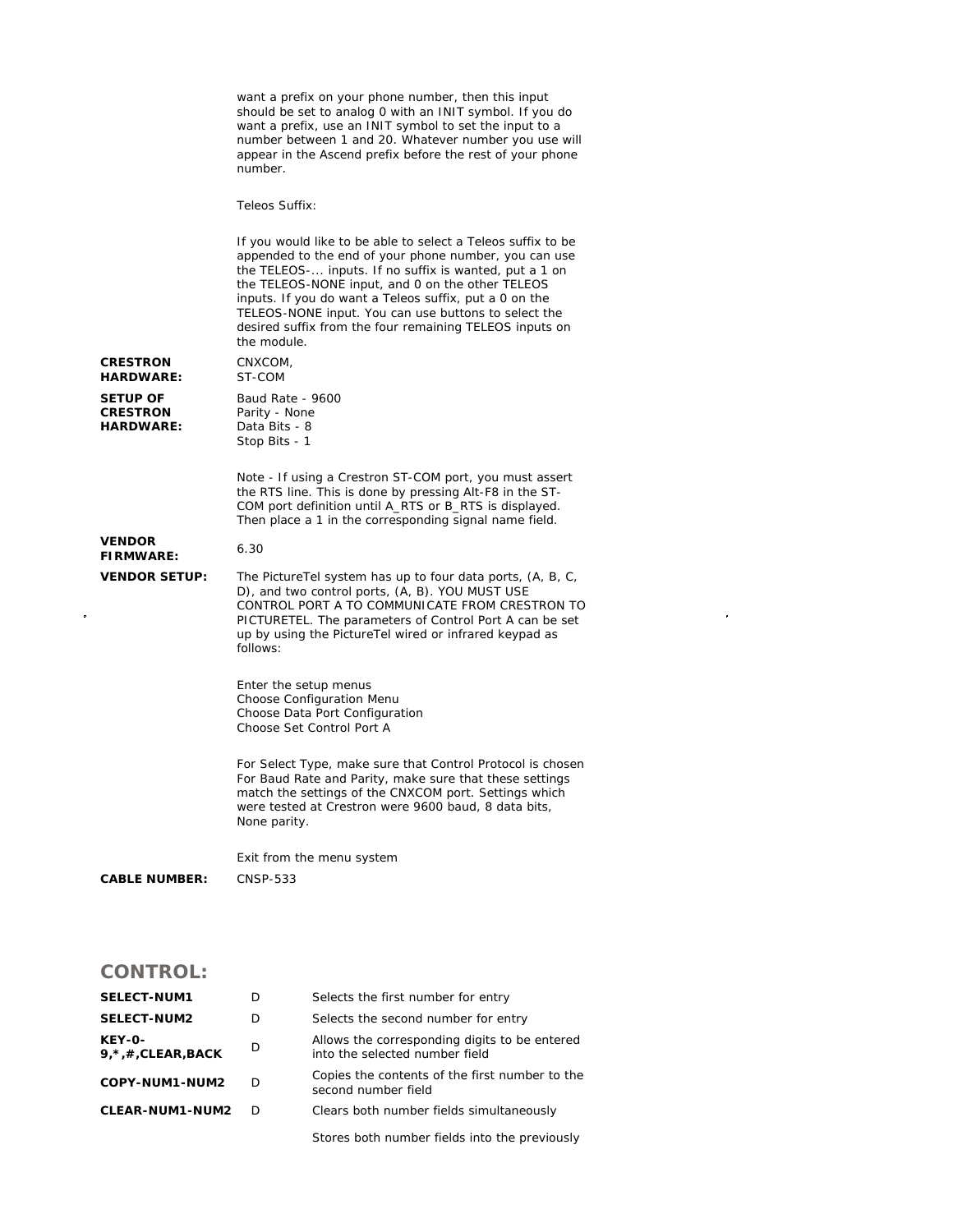| <b>STORE</b>            | D | selected preset                                                                                                                                                                                                                                          |
|-------------------------|---|----------------------------------------------------------------------------------------------------------------------------------------------------------------------------------------------------------------------------------------------------------|
| <b>KEY-ENTER</b>        | D | Functions similar to the enter button on the<br>PictureTel keypad. If enter is pressed after<br>entering the first number, the second number<br>will be selected. If enter is pressed after<br>entering the second number, the number will<br>be dialed. |
| <b>DIAL</b>             | D | Sends the previously entered number to the<br>codec for dialing                                                                                                                                                                                          |
| <b>PRESET-1-20</b>      | D | Used to recall presets 1-20. After recalling a<br>preset, DIAL must be pressed to send it to<br>the codec.                                                                                                                                               |
| <b>PRESET-CLEAR</b>     | D | Clears the interlock maintaining the last<br>preset chosen                                                                                                                                                                                               |
| <b>DISCONNECT</b>       | D | Disconnect the current video call                                                                                                                                                                                                                        |
| <b>ASCEND-PROFILE</b>   | А | Used to specify an Ascend prefix - Driven with<br>an INIT symbol                                                                                                                                                                                         |
| <b>TELEOS-NONE</b>      | D | Designates that no Teleos suffix should be<br>used if a 1 is placed on this input.                                                                                                                                                                       |
| TELEOS-56*1*0           | D | Activated from a button press to select the<br>suffix shown to be added to the phone<br>numbers                                                                                                                                                          |
| TELEOS-64*1*0           | D | Activated from a button press to select the<br>suffix shown to be added to the phone<br>numbers                                                                                                                                                          |
| TELEOS-56*6*7           | D | Activated from a button press to select the<br>suffix shown to be added to the phone<br>numbers                                                                                                                                                          |
| TELEOS-64*6*8           | D | Activated from a button press to select the<br>suffix shown to be added to the phone<br>numbers                                                                                                                                                          |
| INITIALIZE-PSETS        | D | Clears all the presets                                                                                                                                                                                                                                   |
| <b>INITIALIZE-CODEC</b> | D | Initializes the codec                                                                                                                                                                                                                                    |
| <b>SHUT-DOWN-CODEC</b>  | D | Puts the codec into standby mode                                                                                                                                                                                                                         |
| <b>AUTO-ANSWER-ON</b>   | D | 1 or 0 on input to designate auto answer<br>mode                                                                                                                                                                                                         |
| <b>AUTO-ANSWER-OFF</b>  | D | 1 or 0 on input to designate auto answer<br>mode                                                                                                                                                                                                         |
| <b>SINGLE-MONITOR</b>   | D | 1 or 0 on input to designate single/dual<br>monitor                                                                                                                                                                                                      |
| <b>DUAL-MONITOR</b>     | D | 1 or 0 on input to designate single/dual<br>monitor                                                                                                                                                                                                      |
| <b>MODE-DIALED</b>      | D | 1 or 0 on input to designate dial/non-dial<br>mode                                                                                                                                                                                                       |
| <b>MODE-NON-DIALED</b>  | D | 1 or 0 on input to designate dial/non-dial<br>mode                                                                                                                                                                                                       |
| PIP-ON-?                | D | If high, PIP will be turned on upon<br>initialization. It can be connected the the PIP-<br>ON-FB output from a separate module for PIP<br>state tracking                                                                                                 |
| <b>STATUS-UPDATE</b>    | D | Resends the last status message to the<br>STATUS\$ string                                                                                                                                                                                                |
| <b>PTEL-RX\$</b>        | S | Serial data string routed from a CNXCOM port                                                                                                                                                                                                             |
| <b>DIGITS</b>           | P | Maximum number of digits to enter per<br>number field. (for example, 24)                                                                                                                                                                                 |

## **FEEDBACK:**

| <b>SELECT-NUM1-FB</b> |  | Indicates that first number was selected |
|-----------------------|--|------------------------------------------|
|-----------------------|--|------------------------------------------|